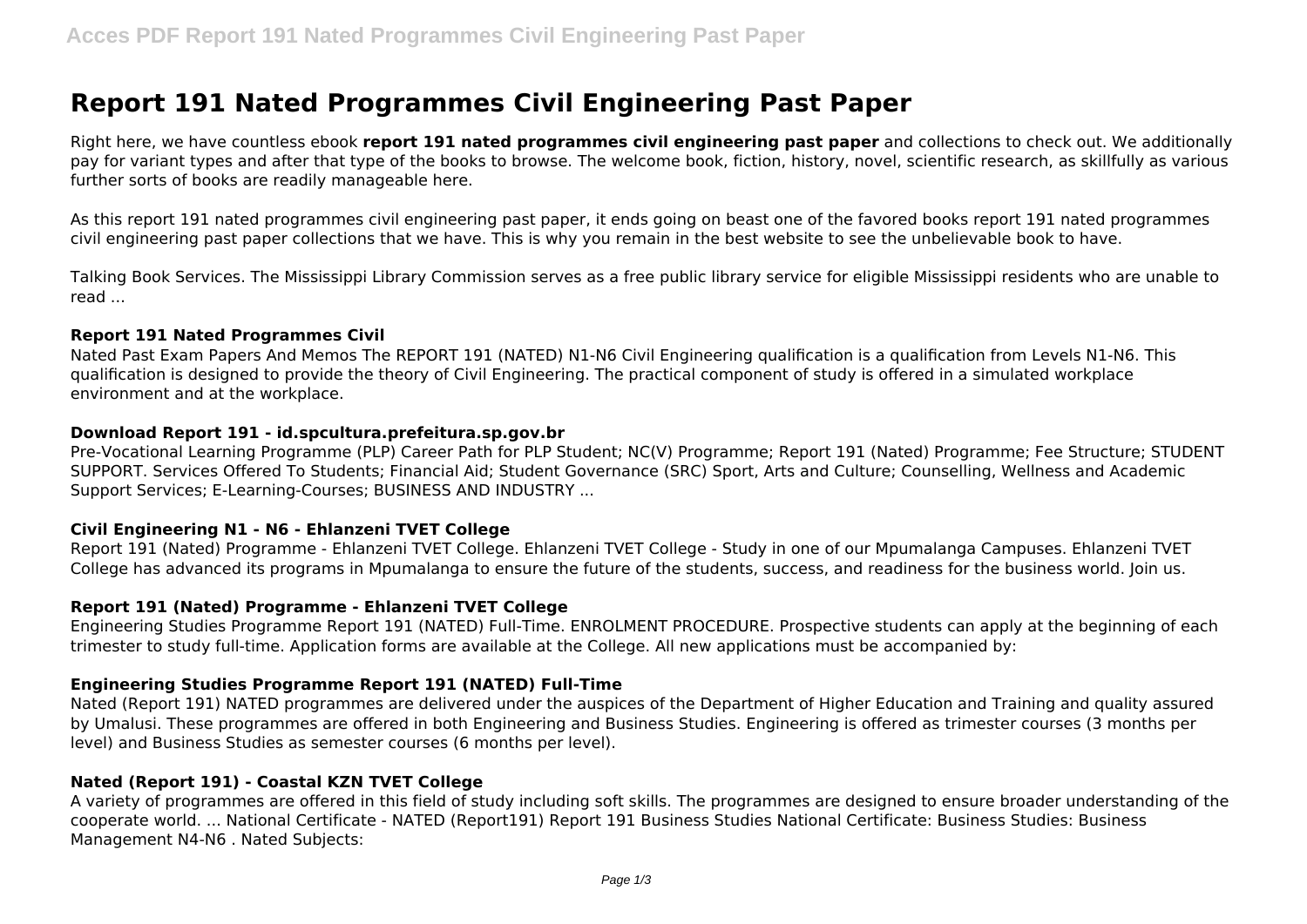# **National Certificate - NATED (Report191) | Gert Sibande ...**

LEARNERSHIP PROGRAMMES. BUILDING AND CIVIL CONSTRUCTION: (National Certificate) :NQF Level 3 ... PASSMARK REQUIREMENT FOR REPORT 191 (NATED) 40% on all subjects (4 Subjects) ... PRE VOCATIONAL LEARNING PROGRAM . Foundational Life Skill ; Foundational Mathematics ; Foundational English ; Foundational Science; Registrations for 2020 are NOW OPEN ...

# **Report 191 Courses – Ikhala TVET College | Tertiary ...**

Report 191 (NATED) Training- Occupational delivery. Occupational Footprint. Description of Occupational Courses. Learnerships vs Apprenticeships. ... Introduction All the NATED programs offered are trimester based, ranging from the National Certificate level 1 (which is equivalent to.

#### **Report 191 – Northlink**

REPORT 191 (NATED) PROGRAMMES. Human Resource Management. N4 Personnel Management Computer Practice Intro Computer Practice Entrepre & Business Management Management Communication/ Bestuurskommunikasie Grade 12/ National Senior Certificate with relevant school subjects 6 Months/ 1 Semester Brits Campus Mankwe Campus Rustenburg Campus N5 Personnel Management Labour Relations Personnel Training Computer Practice (O) Entrepre & Business Management (O) N4 in the relevant programme 6 Months/ 1 ...

### **REPORT 191 (NATED) PROGRAMMES - ORBIT TVET College**

Report 191 Programme: Report 191 Business and Utility Studies: Business Management N4-N6 : Human Resource Management N4-N6 : Management Assistant N4-N6 : Marketing Management N4-N6 : Tourism N4-N6 : Public Management N4-N6 : Report 191 Engineering Studies: Civil Engineering N1-N6 : Electrical Engineering N1-N6 : Mechanical Engineering N1-N6

#### **Vuselela TVET College | Report 191 Programmes**

With the reinstatement of Report 191 programmes, the Department of Higher Education and Training (DHET) deemed it necessary to develop guidelines for the conduct of internal assessment for N1 to N6 programmes. The purpose of these guidelines is to set consistent standards for the:

#### **TVET CURRICULUM INSTRUCTION**

Report 191 Learners who have completed a Grade 12 Certificate with a minimum of a higher Certificate achievement can consider studying further at a TVET College for a National Diploma. The Report 191 (Nated) N4 – N6 Programmes, also known as Alternative Post-school Programmes.

#### **Engineering Programmes – EMC**

Civil Engineering and Building Constructions ... Section C: Report 191/ Nated N1- N6 ... N4 – N6 Nc (v) Utility Studies N4 – N6 Nc (v) Contnued… Section D: Learnership Programmes Section E – Learnership Programme Section F – Distance Education General Information General Information **Continued.** 

#### **Engineering Studies Report 191/nated N4 - N6 Continued ...**

The National Education (NATED) Report 190/191: Engineering Studies are offered as trimester programmes at Technical and Vocational Education and Training (TVET) colleges (public and private), correctional service centres and schools. Examinations in these programmes are conducted in April, August and November.

#### **Report on the Quality Assurance of the DHET 2016 April ...**

June 18th, 2018 - Further Education And Training For The Report 191 Programmes Commonly Known As The NATED Or • The Retention Of Report